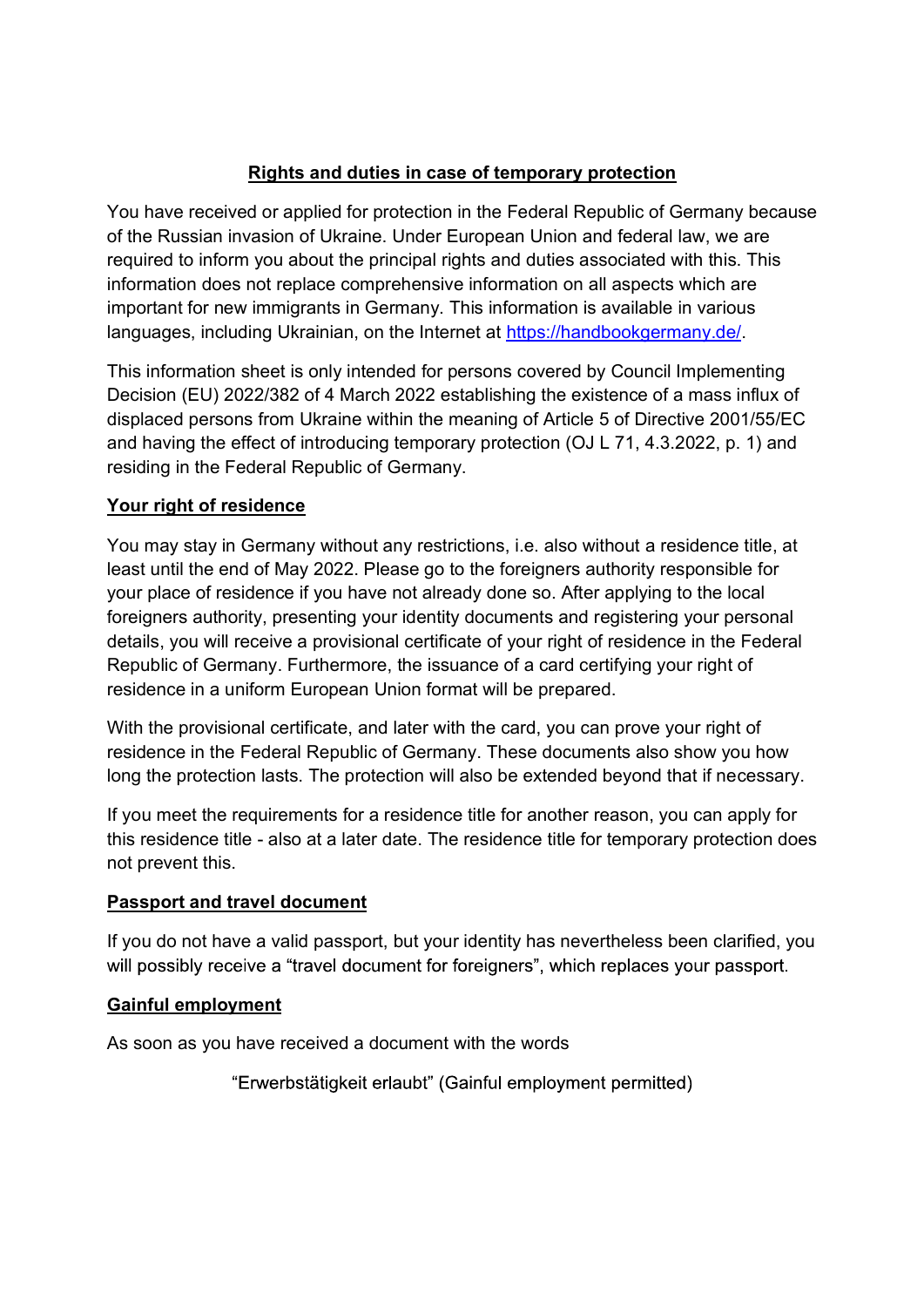you are allowed to pursue any gainful activity (self-employment or dependent<br>employment) in Germany. However, before receiving such a document, this is not<br>allowed. Please inform yourself about your related tax and social you are allowed to pursue any gainful activity (self-employment or dependent<br>employment) in Germany. However, before receiving such a document, this is not<br>allowed. Please inform yourself about your related tax and social

you are allowed to pursue any gainful activity (self-employment or dependent<br>employment) in Germany. However, before receiving such a document, this is not<br>allowed. Please inform yourself about your related tax and social you are allowed to pursue any gainful activity (self-employment or dependent<br>employment) in Germany. However, before receiving such a document, this is not<br>allowed. Please inform yourself about your related tax and social you are allowed to pursue any gainful activity (self-employment or dependent<br>employment) in Germany. However, before receiving such a document, this is not<br>allowed. Please inform yourself about your related tax and social you are allowed to pursue any gainful activity (self-employment or dependent<br>employment) in Germany. However, before receiving such a document, this is not<br>allowed. Please inform yourself about your related tax and social you are allowed to pursue any gainful activity (self-employment or dependent<br>employment) in Germany. However, before receiving such a document, this is not<br>allowed. Please inform yourself about your related tax and social you are allowed to pursue any gainful activity (self-employment or dependent<br>employment) in Germany. However, before receiving such a document, this is not<br>allowed. Please inform yourself about your related tax and social

you are allowed to pursue any gainful activity (self-employment or dependent<br>employment) in Germany. However, before receiving such a document, this is not<br>allowed. Please inform yourself about your related tax and social you are allowed to pursue any gainful activity (self-employment or dependent<br>enlopyment) in Germany. However, before receiving such a document, this is not<br>allowed. Please inform yourself about your related tax and social you are allowed to pursue any gainful activity (self-employment or dependent<br>employment) in Germany. However, before receiving such a document, this is not<br>allowed. Please inform yourself about your related tax and social you are allowed to pursue any gainful activity (self-employment or dependent<br>employment) in Germany. However, before receiving such a document, this is not<br>allowed. Please inform yourself about your related tax and social you are allowed to pursue any gainful activity (self-employment or dependent<br>employment) in Germany. However, before receiving such a document, this is not<br>allowed. Please inform yourself about your related tax and social you are allowed to pursue any gainful activity (self-employment or dependent<br>employment) in Germany. However, before receiving such a document, this is not<br>allowed. Please inform yourself about your related tax and social you are allowed to pursue any gainful activity (self-employment or dependent<br>employment) in Germany. However, before receiving such a document, this is not<br>allowed. Please inform yourself about your related tax and social you are allowed to pulsue any yallimul acutivity (seller-elliphoyitelit of ueperluent the sis not<br>employment) in Germany. However, before receiving such a document, this is not<br>allowed. Please inform yourself about your re entipuryinent) in coentrainy. However, uetrue tectering sucra docularent, unis is not<br>allowed. Please inform yourself about your related tax and social security obligations.<br>You may also engage in self-employment. Please i this. For the methanon and the methanon and the methanon in the relation is to which function<br>permits or notifications you need to obtain from the relevant authorities (e.g. trade<br>authority, tax office). For this, you can contac rice centre, such as a<br>
tion or amendment<br>
fundamentally move freely<br>
social benefits to secure<br>
e. This is so that the costs of<br>
buntry. If you are subject to<br>
start securing your own<br>
n order to secure your<br>
happen for h channer of commerce and mudstry.<br>
Special nature of a residence allocation and its cancellation or amendment<br>
Wein Germany. However, as long as you are still receiving social benefits to secure<br>
within Germany. However, as **Subcial hature or a residence anocation and its cancellation or amendment**<br>People who are permitted to stay in Germany, like you, can fundamentally move freely<br>within Germany. However, as long as you are still receiving s People who are permitted to stay in Germany, like you, can fundamentally move freely<br>with Germany. However, as long as you are still receiving social benefits to secure<br>your livelihood, you may be required to live in a cer whill counterlary. To wowever, as long as you are suri receiving social outerships on section position, you may be required to live in a certain place. This is so that the costs of securing livelihoods are distributed equa securing livelihoods are distributed equally throughout the country. If you are subject to<br>such a requirement, you will have been informed. So if you start securing your own<br>livelihood, again or have to change your place o such a requirement, you will have been informed. So if you start securing your own<br>ilveilhood again or have to change your place of residence in order to secure your<br>ilveilhood, the residence requirement is lifted. This ma

fivelihood again or have to change your place of residence in order to secure your<br>fivelihood, the residence requirement is lifted. This may also happen for humanitarian<br>freasons, for example to reunite a family that has b livelihood, the residence requirement is lifted. This may also happen for humanitarian freasons, for example to reunite a family that has been torn apart. The same applies if you intend to start training or studying and ha reasons, for example to reunite a family that has been torn apart. The same applies if<br>you intend to start training or studying and have to change your place of residence for<br>this.<br>You can also apply for a transfer of resi you intend to start training or studying and have to change your place of residence for<br>this.<br>This can calso apply for a transfer of residence to another Member State of the European<br>Union. If this application is granted, this.<br>
You can also apply for a transfer of residence to another Member State of the<br>
Union. If this application is granted, you will receive a "certificate of transfer<br>
residence". This certificate then also specifies whe You can also apply for a transfer of residence to another Member State of the European<br>Union. If this application is granted, you will receive a "certificate of transfer of<br>residence". This cortificate then also specifies **Explicit and the conduct of Germany for longer than six months, your residence** than experimeted than the other Member State in order to clarify all further matters.<br> **Please contact the foreigners authority with any ques** certificate - in the other Member State in order to clarify all further matters.<br>Please contact the foreigners authority with any questions regarding the residence<br>requirement and the transfer of residence, not the registr Please contact the foreigners authority with any questions regarding the residence<br>requirement and the transfer of residence, not the registration office.<br>Travel within the Schengen area<br>Travel within the Schengen area<br>Tra